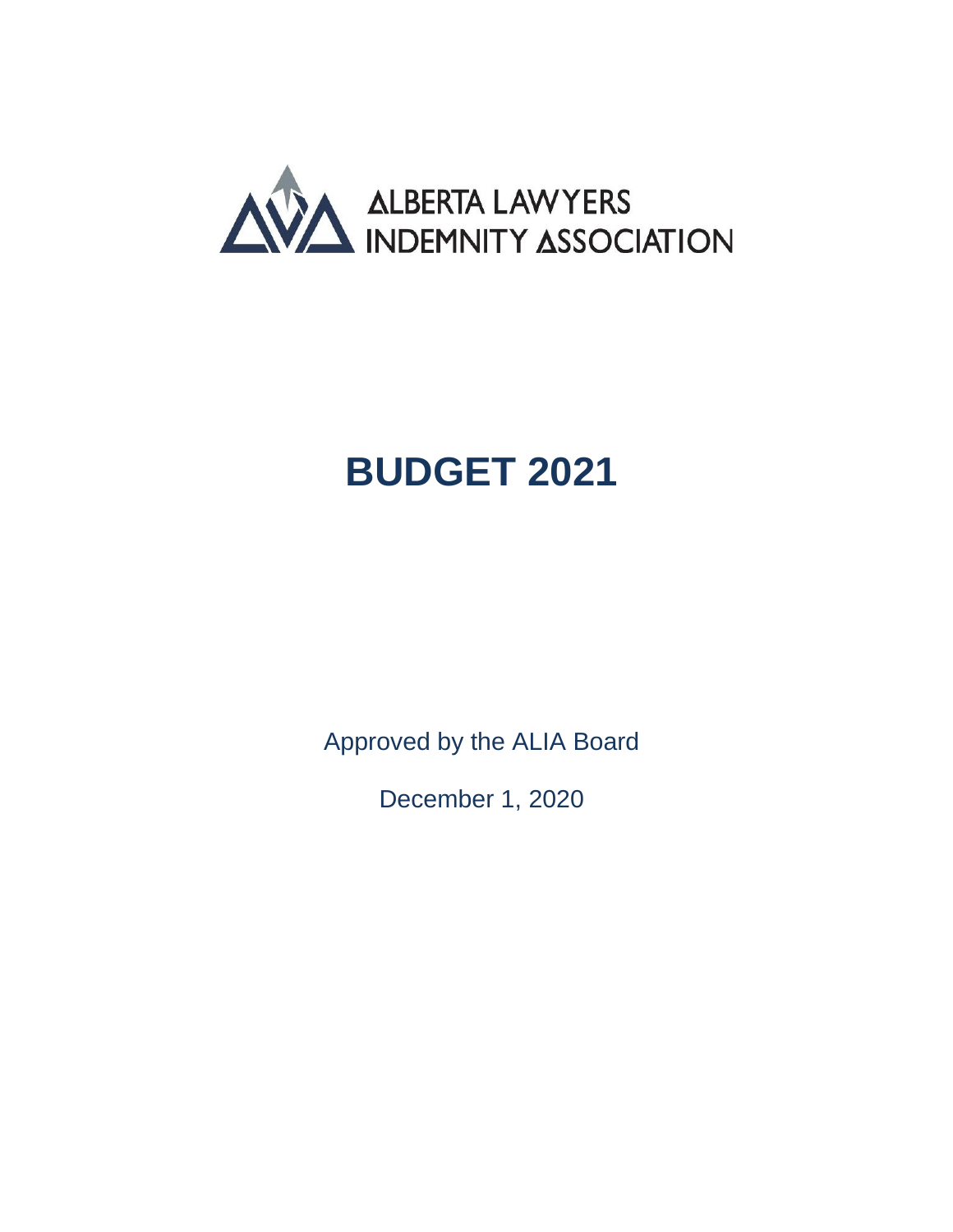# **Table of Contents**

| APPENDIX 1 - ALIA 2021 VERSUS 2020 LEVY BUDGET REVENUE ANALYSIS12 |  |
|-------------------------------------------------------------------|--|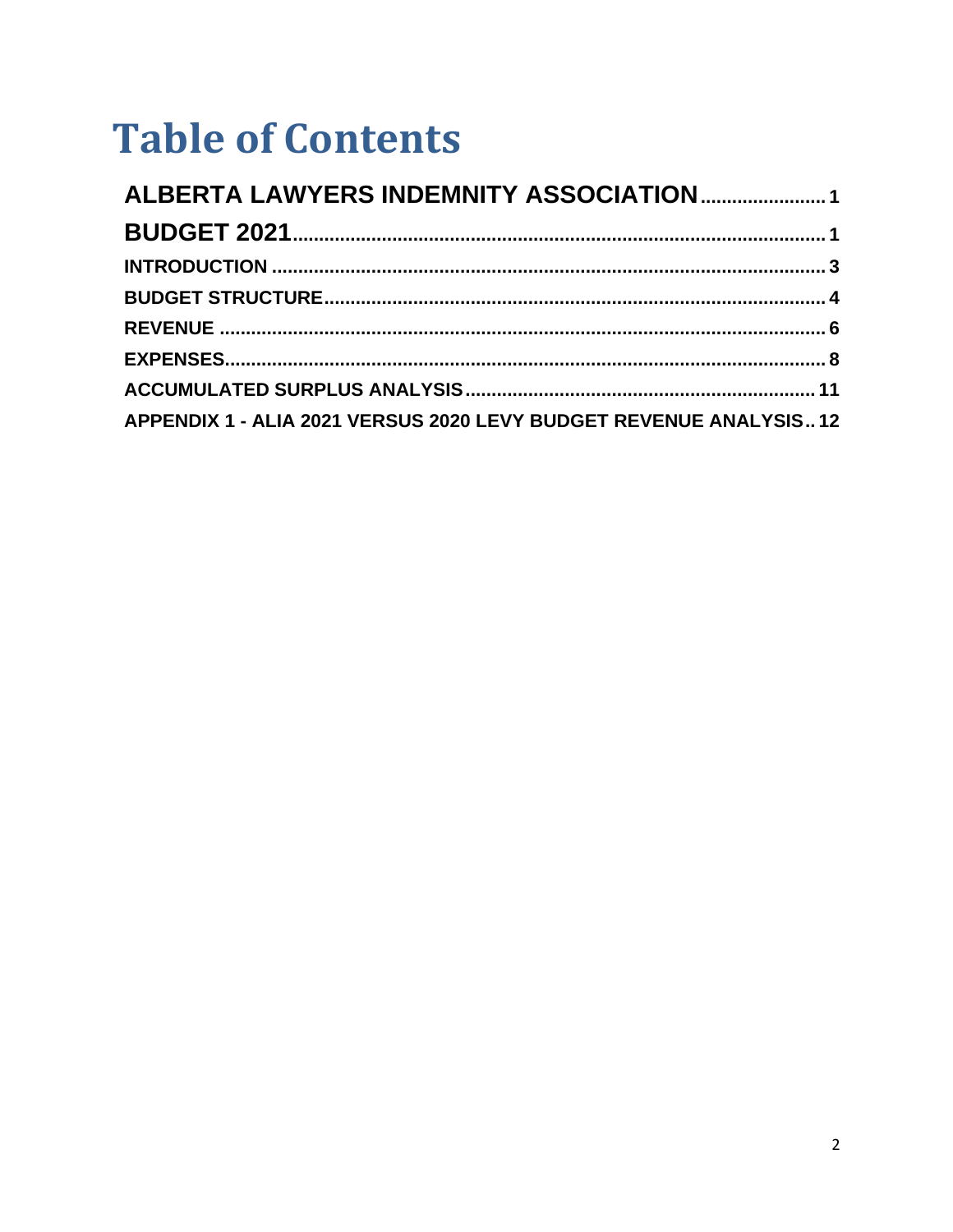## <span id="page-2-0"></span>**INTRODUCTION**

The budget contained in this document represents management's funding proposal to carry out the activities and initiatives of the Alberta Lawyers Indemnity Association ("ALIA") in 2021.

While the budget and forecast are necessarily speculative, there are particular challenges in preparing a budget where the major contributing revenues and expenses will, of necessity, remain undetermined for many months. ALIA's major sources of revenue are its investment income and, more significantly, the levies received for both Part A and Part B which will not be determined until the spring of 2021, when the Board sets the levies based on the actuary's levy report.

Accordingly, the figures used in the budget for the significant line items are based on the best information available at this time, as set out in the detailed commentary below.

In addition, while the Business Plan identifies the initiative of undertaking the opportunity to align ALIA's policy year end and fiscal year end, the budget assumes a fiscal year of January 1 to December 31 and a policy year of July 1 to June 30. Management anticipates that the fiscal year will change in 2021, and is currently awaiting approval from the Canada Revenue Agency. Once the request is approved management will be seeking a new budget based on the new fiscal year.

The following pages highlight the 2021 budget for ALIA accompanied by explanations.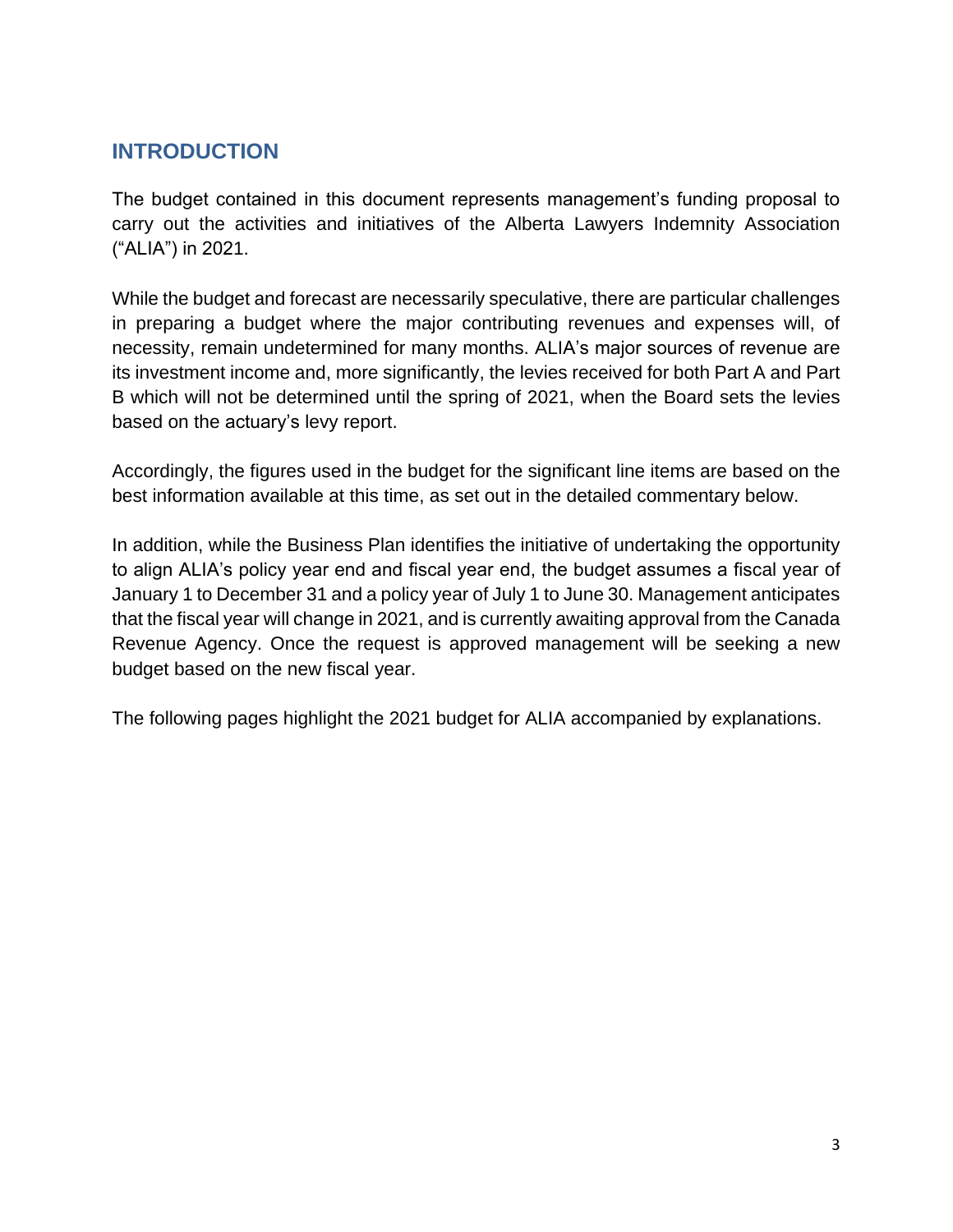## <span id="page-3-0"></span>**BUDGET STRUCTURE**

In discussing the budget, we refer to:

- **Budget 2021** which means the fiscal year beginning January 1, 2021 and ending December 31, 2021;
- **Budget 2020**  which means the fiscal year beginning January 1, 2020 and ending December 31, 2020; and
- **Forecast 2020** which is our forecast of revenue and expenses for the fiscal year beginning January 1, 2020 and ending December 31, 2020 based on management's current estimate of anticipated results to December 31, 2020.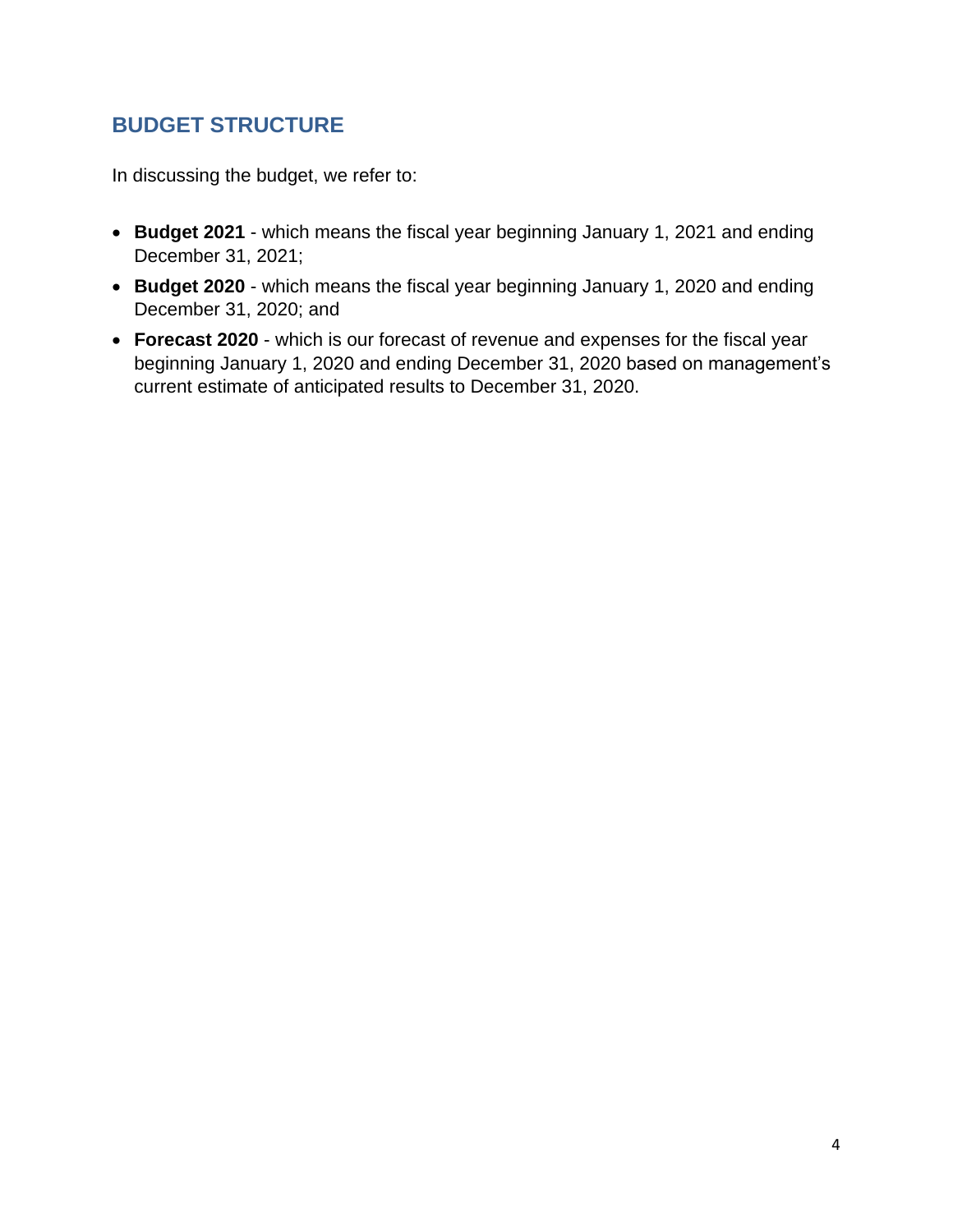## **ALIA 2021 BUDGET**

| 2021<br><b>Budget</b> | 2020<br><b>Forecast</b> | 2020<br><b>Budget</b> | Variance<br>2021 Budget<br>to 2020<br><b>Budget</b> | Variance 2020<br><b>Forecast to</b><br>2020 Budget |  |  |
|-----------------------|-------------------------|-----------------------|-----------------------------------------------------|----------------------------------------------------|--|--|
|                       |                         |                       |                                                     |                                                    |  |  |
| 17,820,000            | \$21,148,000            | \$22,383,500          | \$<br>(4,563,500)                                   | (1,235,500)<br>\$                                  |  |  |
| 2,770,000             | 2,900,000               | 2,900,000             | (130,000)                                           |                                                    |  |  |
| 1,900,000             |                         |                       | 1,900,000                                           |                                                    |  |  |
| 22,490,000            | 24,048,000              | 25,283,500            | (2,793,500)                                         | (1,235,500)                                        |  |  |
| 7,400,000             | 4,300,000               | 7,450,000             | (50,000)                                            | (3, 150, 000)                                      |  |  |
|                       | 10,000,000              |                       |                                                     | 10,000,000                                         |  |  |
| 160,000               | 160,000                 | 145,000               | 15,000                                              | 15,000                                             |  |  |
| 30,050,000            | 38,508,000              | 32,878,500            | (2,828,500)                                         | 5,629,500                                          |  |  |
|                       |                         |                       |                                                     |                                                    |  |  |
| 23,316,000            | 23,000,000              | 17,500,000            | 5,816,000                                           | 5,500,000                                          |  |  |
| 476,000               | 1,700,000               | 50,000                | 426,000                                             | 1,650,000                                          |  |  |
| 5,100,000             | 5,100,000               | 3,000,000             | 2,100,000                                           | 2,100,000                                          |  |  |
| 1,907,000             | 1,786,000               | 1,835,700             | 71,300                                              | (49,700)                                           |  |  |
| 3,273,500             | 3,043,000               | 3,458,400             | (184,900)                                           | (415, 400)                                         |  |  |
| 2,923,200             | 3,070,000               | 3,151,200             | (228,000)                                           | (81,200)                                           |  |  |
| 162.600               | 195,400                 | 235,000               | (72, 400)                                           | (39,600)                                           |  |  |
| 420,000               | 420,000                 | 420,000               |                                                     |                                                    |  |  |
| 114,000               | 113,700                 | 126,000               | (12,000)                                            | (12,300)                                           |  |  |
| 250,500               | 333,500                 | 378,500               | (128,000)                                           | (45,000)                                           |  |  |
| 100,000               | 87,500                  | 100,000               |                                                     | (12,500)                                           |  |  |
| 224,200               | 132,200                 | 259,500               | (35, 300)                                           | (127, 300)                                         |  |  |
| 38,267,000            | 38,981,300              | 30,514,300            | 7,752,700                                           | 8,467,000                                          |  |  |
|                       |                         |                       |                                                     | (2,837,500)<br>\$                                  |  |  |
|                       | (8,217,000)             | (473, 300)<br>\$      | \$2,364,200                                         | \$(10,581,200)                                     |  |  |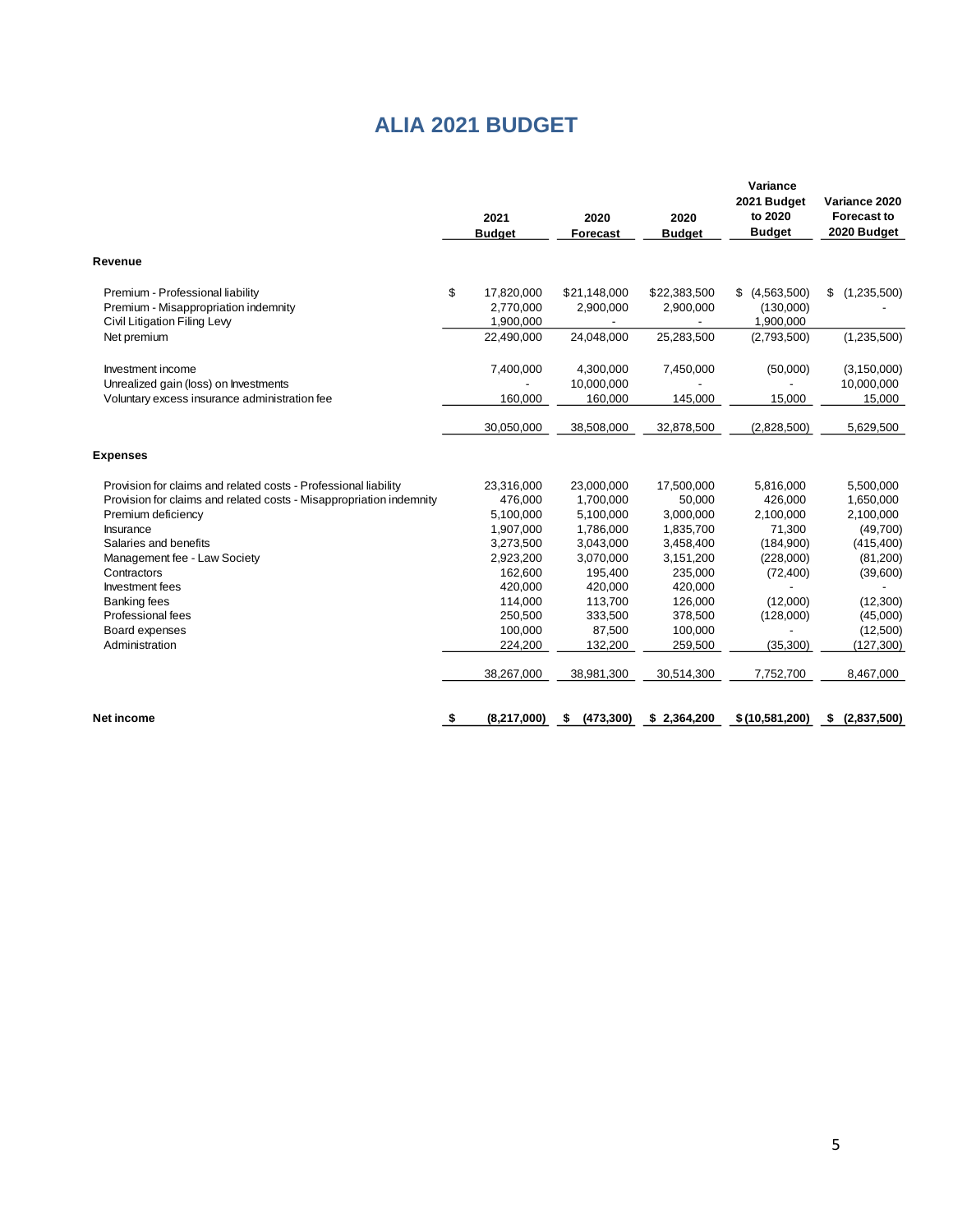## <span id="page-5-0"></span>**REVENUE**

#### *Premiums – Professional liability and Misappropriation Indemnity*

The budget includes the current levy of \$2,921 for the first six months of 2021 (second half of the 2020/2021 policy year) and a projected levy for July 1, 2021 to December 31, 2021 (first half of the 2021/2022 policy year). The budget assumes a \$2,297 Professional Liability levy for the 2021/2022 policy year, which is a decrease of \$236 decrease compared to the current 2020/2021 levy of \$2,533. The budget also assumes a \$382 Misappropriation Indemnity levy for the 2021/2022 policy year, which is a decrease of \$6 compared to the current 2020/2021 levy.

The assumption is that based on the Civil Litigation Filing Levy ("CLFL") the base Part A levy will decrease by \$500 adding back the one-time economic relief of \$316 from the current levy, net of surplus distribution, estimates a Part A levy of \$2,297. The assumptions were discussed with ALIA's actuary who forecasted both the Professional Liability and Misappropriation Indemnity levy for the 2021/2022 policy year based on the current information available.

At the end of 2020, the forecasted surplus is estimated at approximately \$62.3 million (\$64.3 million including the projected surplus in CLIA) and at the end of 2021 the projected surplus is projected at \$50 million (\$56 million including the projected surplus in CLIA). Considering that ALIA's surplus is estimated at approximately 99.7 percentile by the end of 2020 the assumption is that the levy will decrease for the 2021/2022 policy year. An analysis of Part A and Part B levy revenue is provided in Appendix 1. Actual levies for the 2021/2022 policy will be approved by the Board in the spring of 2021 upon receipt of the actuary's levy setting report.

The number of lawyers who participate in Alberta's mandatory indemnity program ("Subscribers") estimated within the budget is based on an estimated growth of 2% from 2020 levels. This growth rate was derived from actual increase over the last three years and an assessment of future trends.

#### *Civil Litigation Filing Levy*

Recently ALIA's Board provided approval to proceed with the the Civil Litigation Filing Levy on a two-year pilot project commencing with the 2021/2022 policy year. Therefore, the budget assumes six months of CLFL revenue based on a current estimate of 51,000 civil litigation actions in the Court of Queen's Bench of Alberta and a per filing fee of \$75, for total revenue of \$1.9 million in 2021 (6 months in 2021).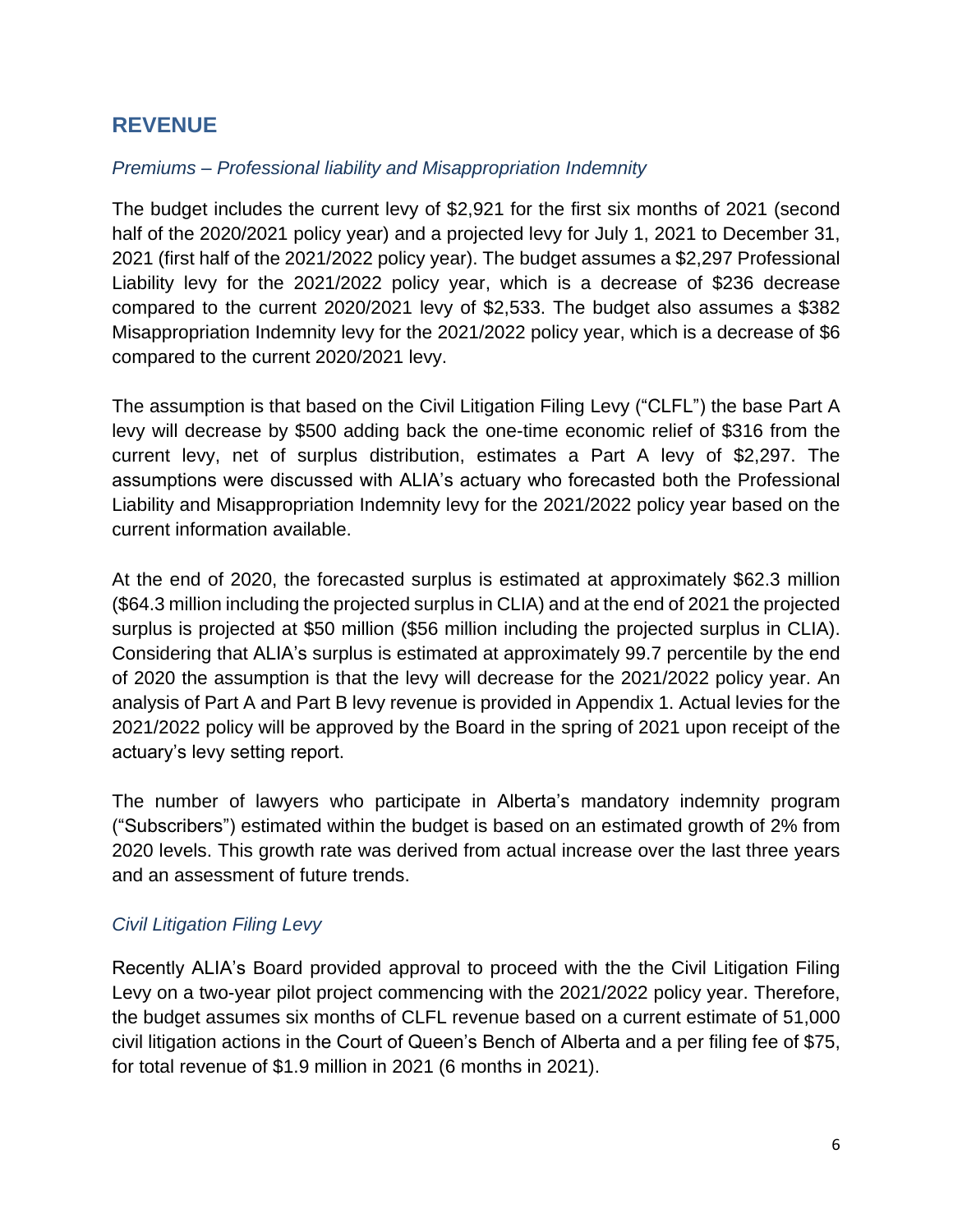#### *Investment Income*

The budget for investment income is conservative and consists of interest, dividends and realized gains or losses on sales of investments. The actual amount of investment income can vary considerably from budget depending on investment market conditions and the extent to which ALIA is required to liquidate investments to pay claims.

In 2020 the portfolio experienced a significant decline in Q1 (8%) and has continued to recover dramatically since then however as per ALIA's Investment Manager ("Mawer") there continues to be market volatility and conservatism is the best approach. As at the end of Q3 2020 ALIA's portfolio has rebounded and experienced an overall 6.9% return in 2020. However, based on continued economic volatility and in consultation with Mawer, an estimated return of 4% is reflected in the 2021 budget.

#### *Unrealized Gain (Loss) on Investments*

Accounting convention requires that we record to income the changes in the market value of our investments from one reporting period to another. As it is inherently difficult to predict investment markets, and as recommended by our investment manager, we do not budget for unrealized gains or losses on the investment portfolio.

#### *Voluntary Excess Insurance Administration Fee*

ALIA administers the voluntary excess insurance program provided by the Canadian Lawyers Insurance Association (CLIA) to Subscribers. ALIA charges a fee to CLIA of 10% of the excess insurance premium purchased by Subscribers.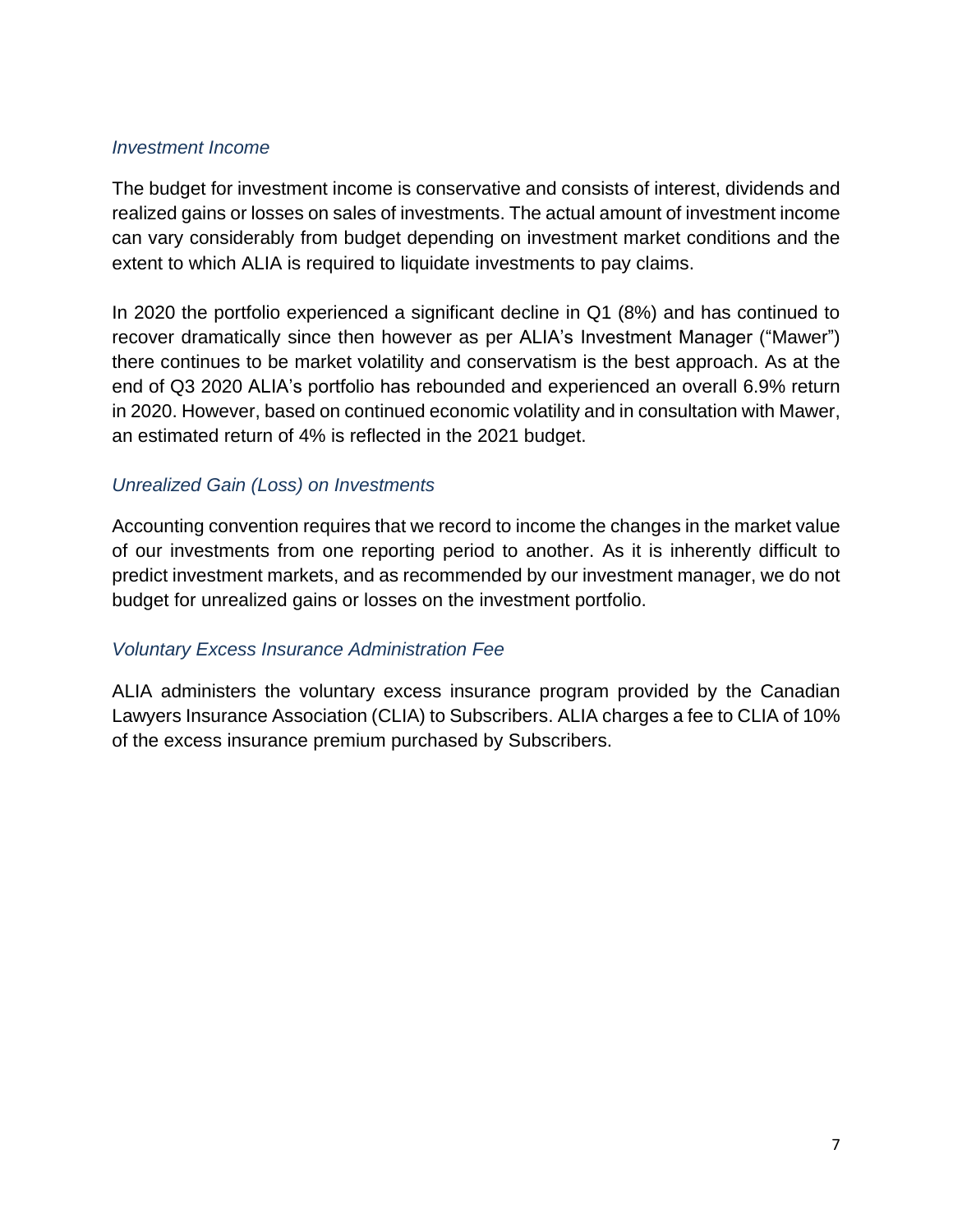## <span id="page-7-0"></span>**EXPENSES**

#### *Provision for claims and related costs – Professional Liability and Misappropriation Indemnity*

The professional liability claims provision budget is based on ALIA's actuary, Willis Towers Watson ("WTW"), review of the 2020 claims data which is updated within the 2020 forecast and the anticipated trend for 2021. The budgets for both Professional Liability and Misappropriation Indemnity are based on the evaluation completed during the most recent levy setting as well as anticipated trends for the second half of 2021.

#### *Premium deficiency*

As the policy and fiscal years do not align, the premium deficiency represents the difference between the projected costs of the program as it relates to the second half of the 2021/2022 policy year and unearned premiums recorded at the end of the fiscal year (December 31, 2021), as determined by ALIA's actuary.

#### *Insurance – Professional Liability and Misappropriation Indemnity*

Insurance for Professional Liability and Misappropriation Indemnity represents the premium paid to third parties for insurance (formerly called "reinsurance").

Currently the Professional Liability coverage is \$10 million in excess of \$27 million annual aggregate. It is purchased from Allianz Global Risk Insurance (33.33%), Continental Casualty (25%) and AXA/XL (25%) and Liberty Mutal (16.67%). The budget for the Professional Liability insurance assumes a 10% increase of the premium paid for the 2020/2021 policy year which was \$1,370,000.

The Misappropriation Indemnity excess insurance has two layers of coverage providing an aggregate of up to \$25 million – layer 1 is with AIG and provides coverage in excess of \$3 million up to \$13 million. Layer 2 is with Chubb and provides coverage in excess of \$13 million up to \$25 million. The budget for Misappropriation Indemnity excess insurance assumes a 10% increase of the premium paid for the 2020/2021 policy year which was \$447,000.

#### *Salaries and Benefits*

This budget line item includes the cost of ALIA's full time staff consisting of 25 full time equivalents (FTE's) in 2021. The decrease in the salary budget of \$184,900 relates to the decision to not increase staff compensation levels in 2021, which aligns with the position of the Law Society.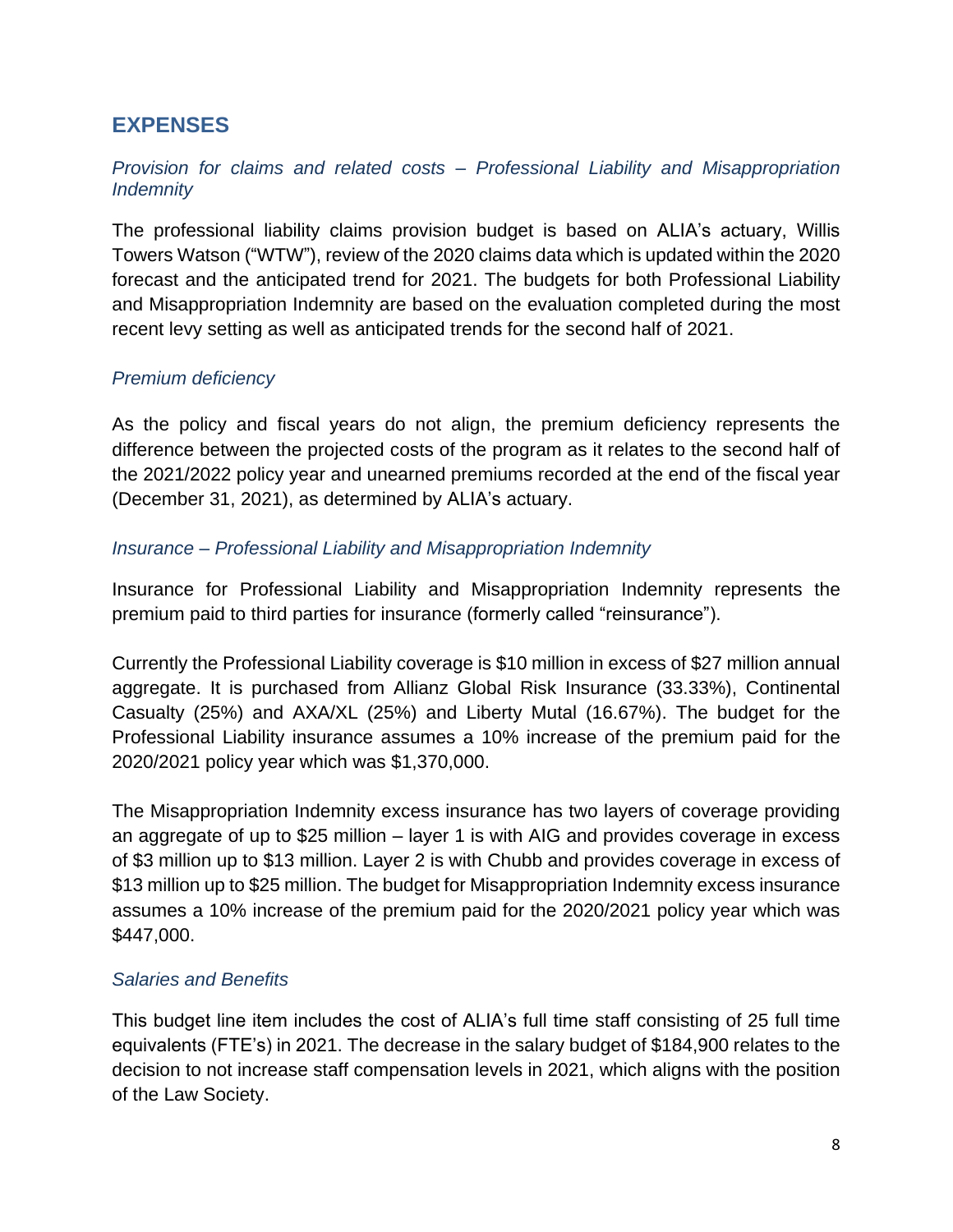#### *Management Fee*

The Law Society provides several services and facilities to ALIA, including office space, Accounting, Information Technology, Customer Service, Information Management, Human Resources and Governance support. The cost of these facilities and services are recovered through the management fee. The fee also includes a provision for loss prevention services provided to ALIA through the Law Society's proactive Early Intervention and Practice Management programs. The ALIA management fee has decreased from the 2020 budget by \$228,000 (7%) due to a decrease in Law Society expenses and a further refinement in analysis of services provided.

#### *Contractors*

The 2021 budget includes estimated contractor funding for initiatives described in the Business Plan document including:

- Contractor resources for Lean, CLFL, Survey of the Profession, Loss Prevention, Board Compensation Review, Year End Change and Coding projects;
- Regular external review of claim files; and
- Other projects that management expects will proceed in 2021.

#### *Investment Fees*

Our investment manager (Mawer) charges investment management fees quarterly calculated on a tiered percentage schedule based on the market value of ALIA's investment portfolio. The 2021 budget is based on estimates of the market value of the ALIA portfolio.

#### *Banking Fees*

These fees include regular fees from ALIA's financial institutions including custodial fees charged by RBC Investor Services as well as fees charged by ATB for wire transfers, electronic funds transfers (EFTs), etc.

#### *Professional Fees*

Professional fees include audit, actuarial, insurance consultant and legal fees. The 2021 budget has decreased by \$128,000 from 2020 and is mainly due to a reduction in legal fees as a result of completing more legal services internally.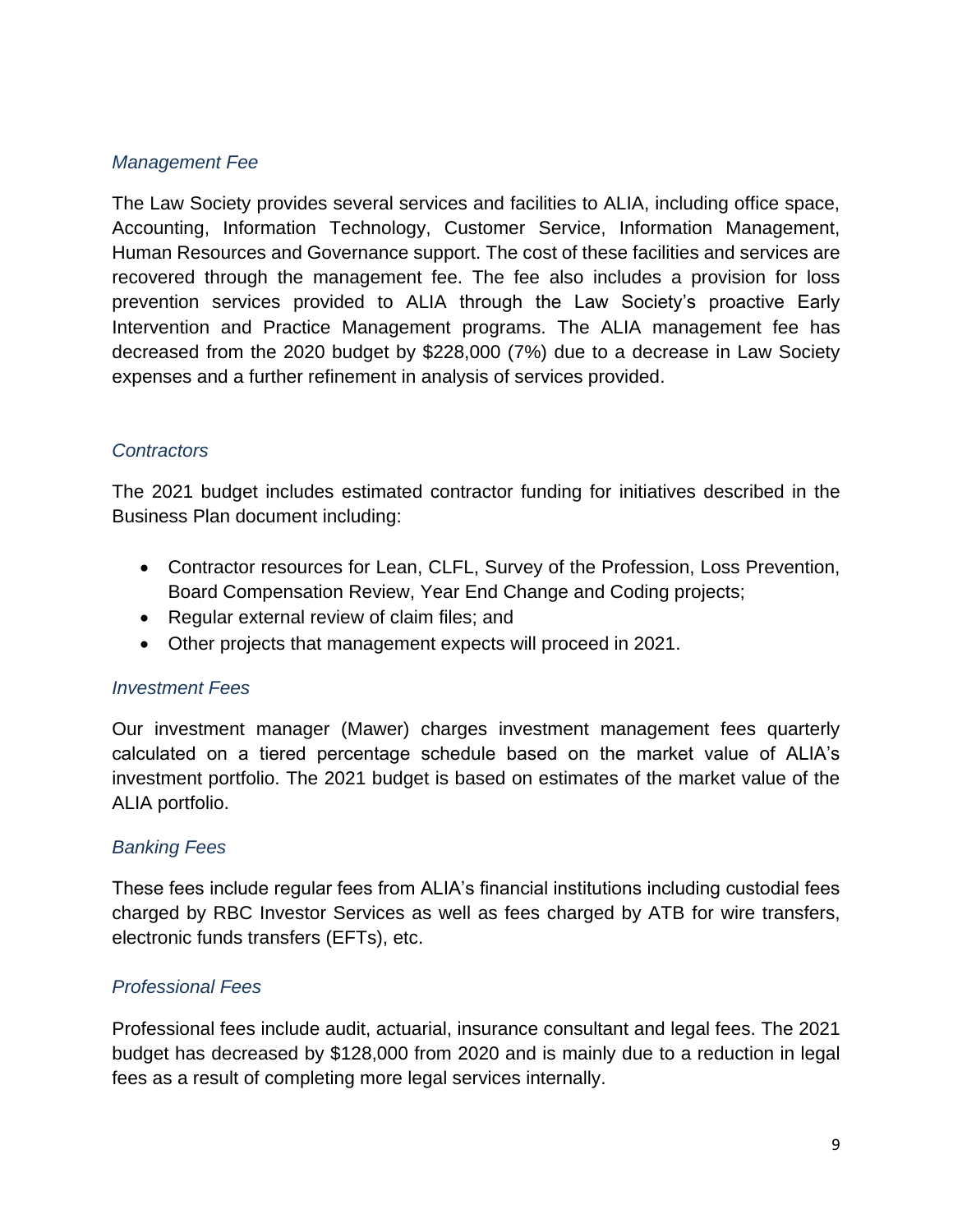#### *Board Expenses*

Board expenses includes funding for honoraria, the annual premium for Directors and Officers insurance, Board training (such as Institute of Corporate Directors) and Board travel expenses.

#### *Administration*

This budget item includes estimated costs for staff recruiting, travel, training, communication and professional dues.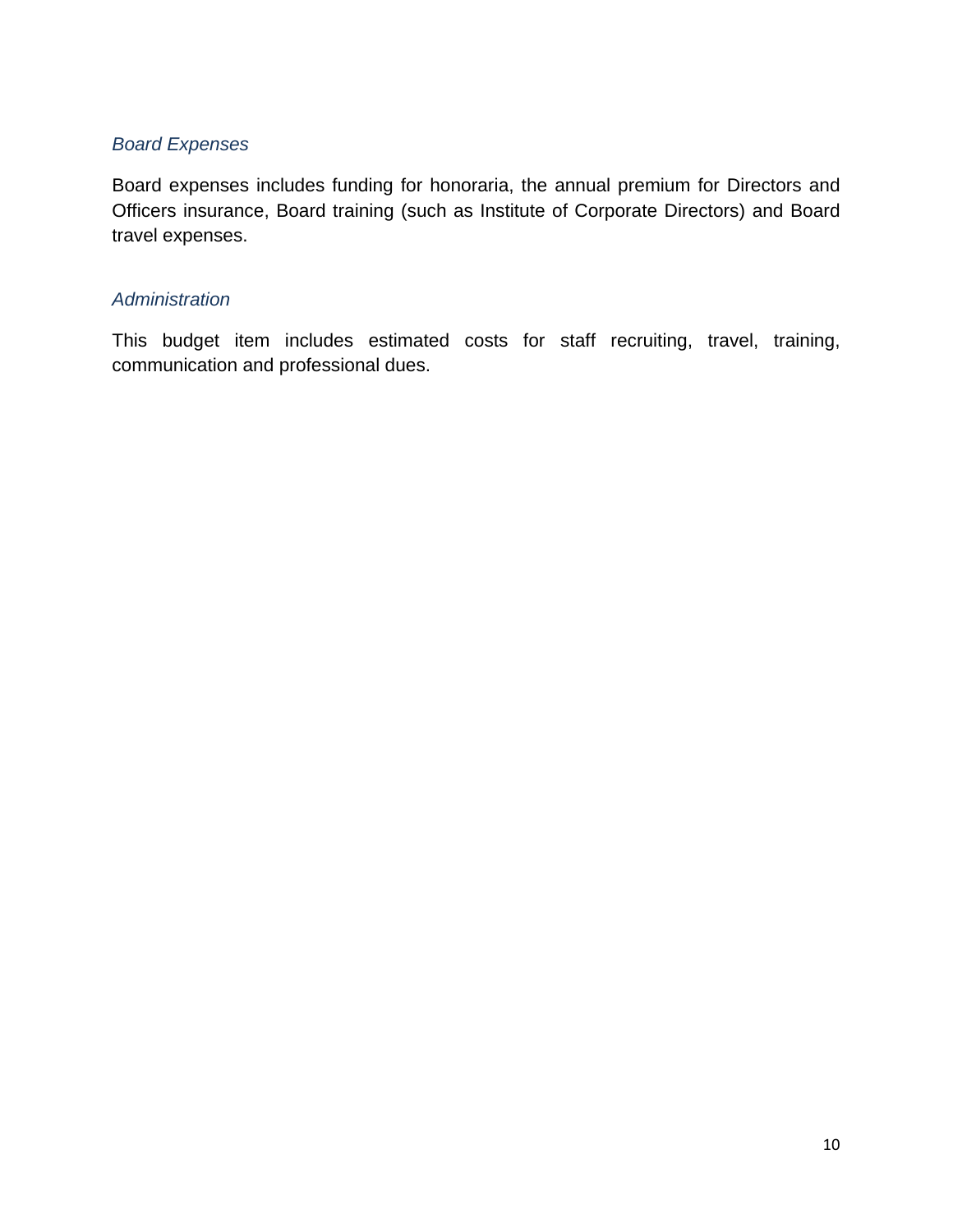## <span id="page-10-0"></span>**ACCUMULATED SURPLUS ANALYSIS**

The Board revised the Equity Management policy in June 2019 to provide for monitoring of program capital based on capital targets set under the surplus target guideline (the "Surplus Guideline") developed by ALIA's actuary. The Surplus Guideline is based on the actuary's stochastic model for ALIA and is also used to determine the "zone" in which the surplus falls.

The following table provides a projection of the accumulated surplus of the indemnity program based on the 2021 budget and forecast to the end of 2020:

| Actual accumulated surplus at December 31, 2019           | \$62,762,285 |
|-----------------------------------------------------------|--------------|
| Forecast net income for the year ending December 31, 2020 | (473,300)    |
| Forecast accumulated surplus at December 31, 2020         | 62,288,985   |
| Budgeted net income for the year ending December 31, 2021 | (8,217,000)  |
| Projected accumulated surplus at December 31, 2021        | \$54,071,985 |
| Projected Surplus in CLIA at December 31, 2019            | \$5,607,471  |
| <b>Total Projected Surplus (including CLIA)</b>           | \$59,679,456 |

Based on the projected accumulated surplus at December 31, 2020, compared to the Surplus Guideline, ALIA's surplus is estimated to be at the 99.65 percentile at the end of 2020 (excluding CLIA) and at the  $99<sup>th</sup>$  percentile at the end of 2021 (excluding CLIA) which is within the blue zone:

| Levy<br><b>Action</b>   | <b>Levy = Expected Costs + Special</b><br><b>Capital Contribution</b> | <b>Levy = Expected Costs + Capital</b><br><b>Contribution</b><br>(amortized over 3 years) | Levy = Expected Costs + Capital<br><b>Contribution</b><br>(amortized over 5 years) | <b>Levy = Expected Costs</b><br>(no adjustment to the levy) | Levy = Expected Costs - Capital<br><b>Distribution</b><br>(amortized over 5 years) |  |  |
|-------------------------|-----------------------------------------------------------------------|-------------------------------------------------------------------------------------------|------------------------------------------------------------------------------------|-------------------------------------------------------------|------------------------------------------------------------------------------------|--|--|
| Trigger                 | $35\% \leq$ Probability                                               | $25\% \leq$ Probability < 35%                                                             | $10\% \leq$ Probability < 25%                                                      | $5\% \leq$ Probability < 10%                                | Probability < $5\%$                                                                |  |  |
| <b>Surplus</b><br>Level | Surplus <= $65th$ VaR                                                 | 50th VaR < Surplus <= 75th VaR                                                            | 75th VaR < Surplus <= 90th VaR                                                     | 90th VaR < Surplus <= 95th VaR                              | Surplus > 95th VaR                                                                 |  |  |

As indicated earlier there are a number of uncertainties within the budget (i.e. levy, claims liability and expense, investment income) which impacts the surplus.